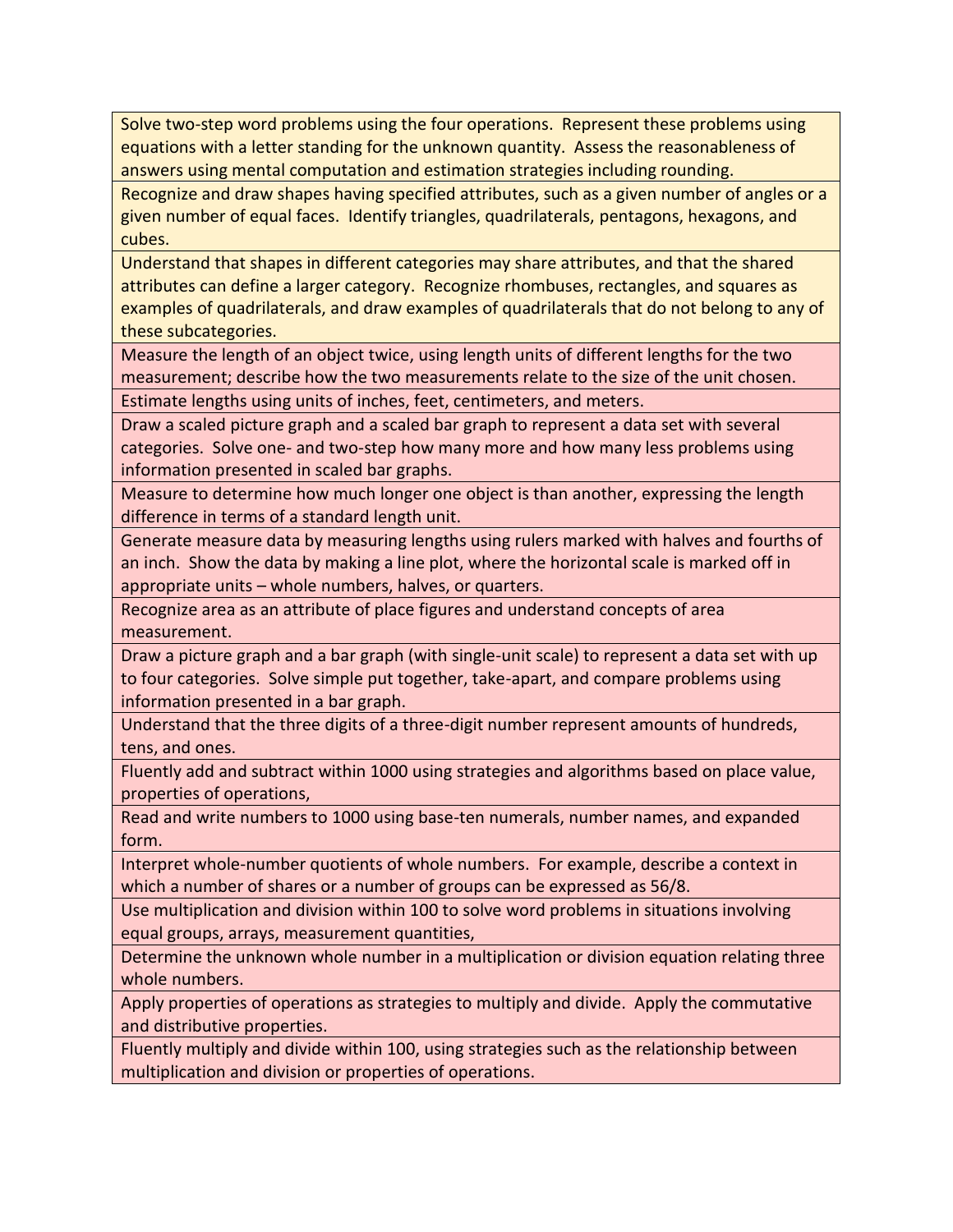Identify arithmetic patterns (including patterns in the addition table or multiplication table), and explain them using properties of operations.

Partition shapes into parts with equal areas. Express the area of each part as a unit fraction of the whole.

Partition circles, and rectangles into two, three, or four equal shares, describe the shares using the words halves, thirds, half of, etc., and describe the whole as two halves, three thirds, four fourths. Recognize that equal shares of identical wholes need not have the same shape.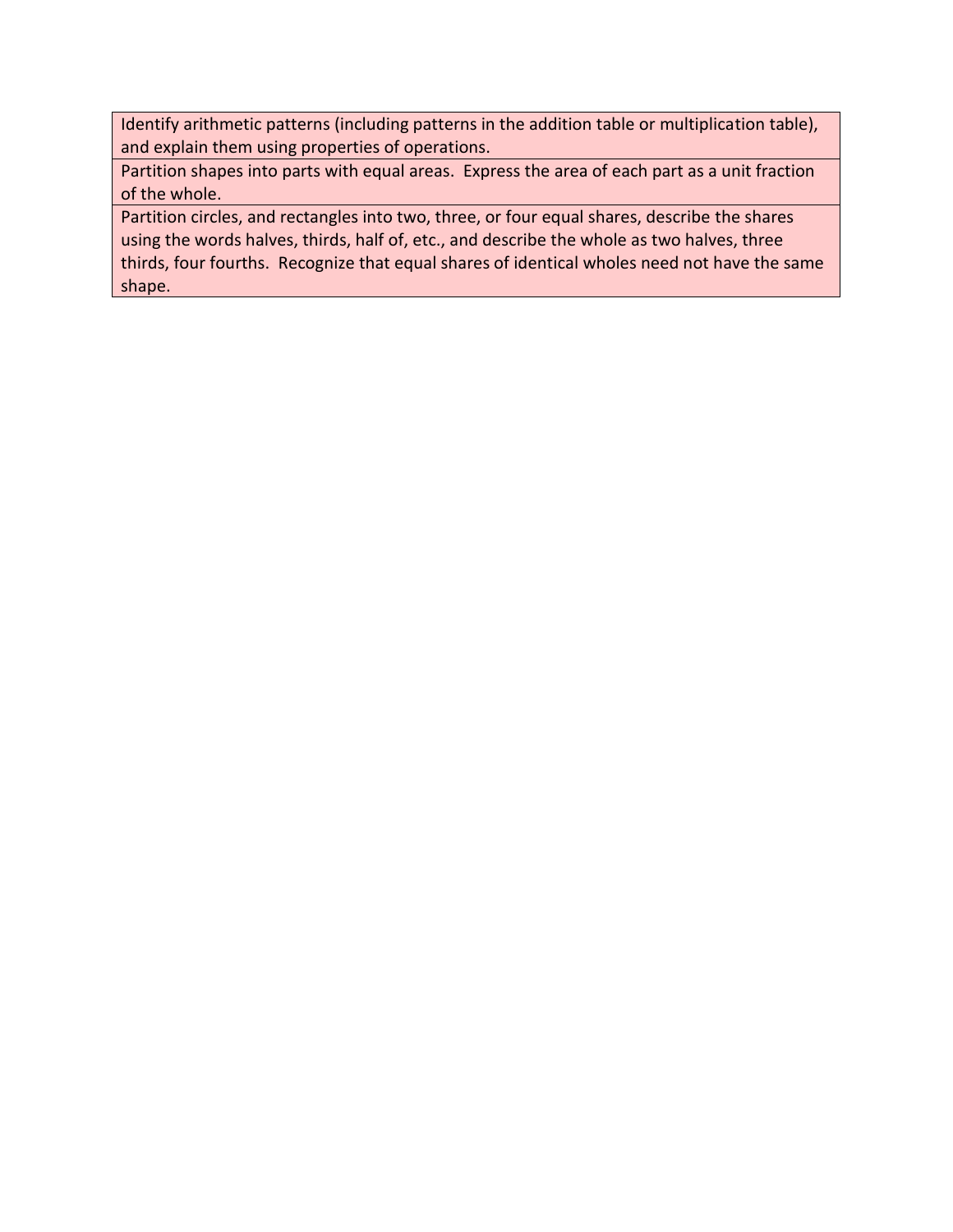## *TABE Test Level M*

#### **Areas of Emphasis**

| High   |  |
|--------|--|
| Medium |  |
| Low    |  |

Convert among different-sized standard measurement units within a given measurement system, and use these conversions in solving multi-step, real world problems.

Relate volume to the operations of multiplication and addition and solve real world problems.

Measure angles in whole-number degrees using a protractor. Sketch angles of specified measure.

Recognize angle measure as additive. When an angle is decomposed into non-overlapping parts, the angle measure of the whole is the sum of the angle measures of the parts. Solve addition and subtraction problems to find unknown angles on a diagram in real world and mathematical problems.

Recognize that in a multi-digit whole number, a digit in one place represents ten times what it represents in the place to its right.

Read, write, and compare decimals to thousandths.

Understand a fraction a/b with a>1 as a sum of fractions 1/b.

Apply and extend previous understanding of multiplication to multiply a fraction by a whole number.

Apply and extend previous understanding of multiplication to multiply a fraction or whole number by a fraction.

Compare two decimals to hundredths by reasoning about their size. Recognize that comparisons are valid only when the two decimals refer to the same whole. Record the results of comparisons with the symbols  $>$ ,  $=$ ,  $\lt$ , and justify the conclusions.

Apply and extend previous understandings of division to divide unit fractions by whole number and whole numbers by unit fractions.

Interpret a multiplication equation as a comparison.

Multiply or divide to solve word problems involving multiplicative comparison.

Draw points, lines, line segments, rays, angles, and perpendicular and parallel lines. Identify these in two-dimensional figures.

Understand the concept of a unit rate a/b associated with a ratio a:b with b not equal to 0, and use rate language in the context of a ratio relationship.

Fluently divide multi-digit numbers using the standard algorithm.

Recognize a statistical question as one that anticipates variability in the data related to the question and accounts for it in the answers.

Make a line plot to display a data set of measurement in fractions of a unit. Use operations on fractions to solve problems involving information presented in line plots.

Measure volumes by counting unit cubes, using cubic cm, cubic in, cubic ft, and improvised units.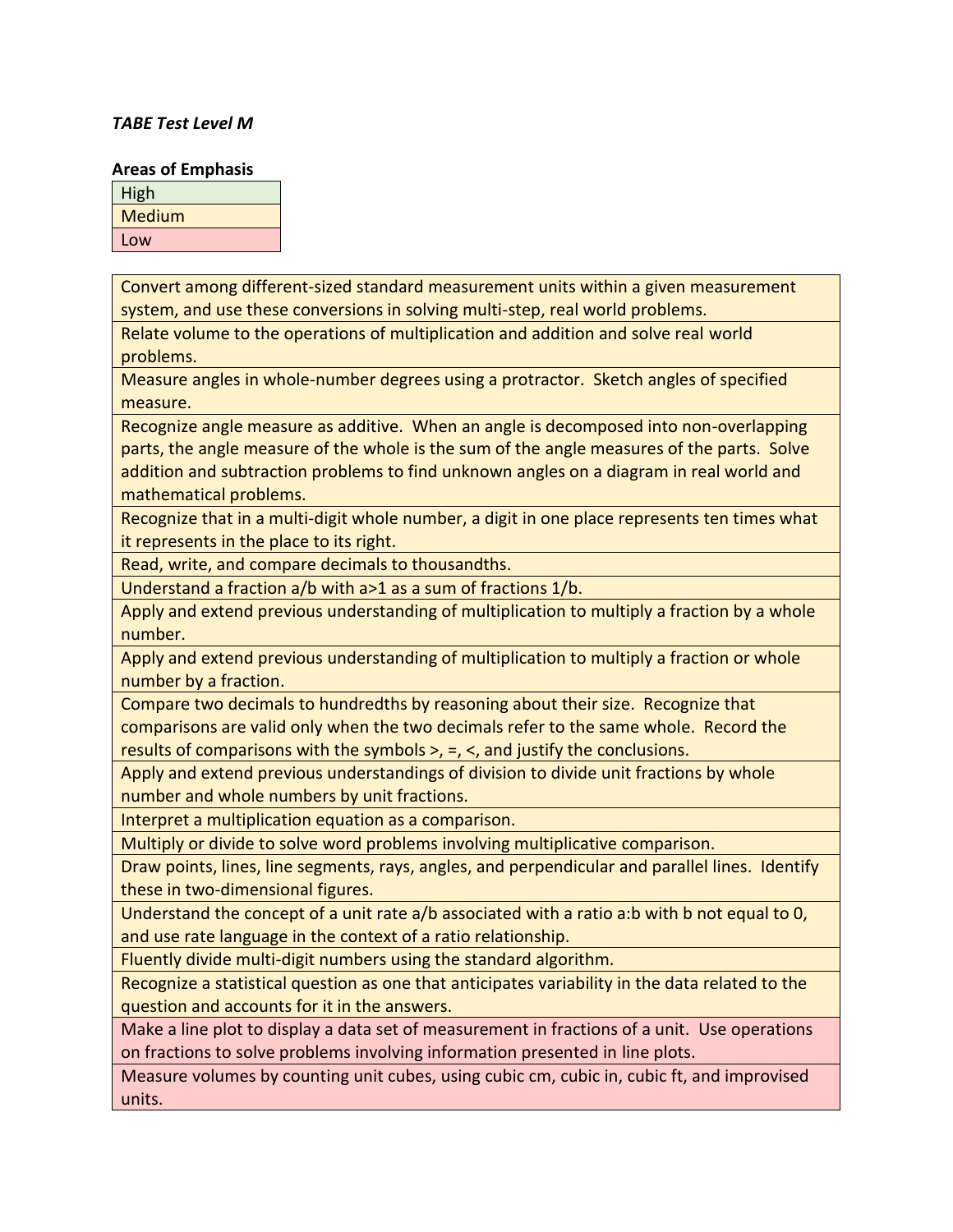Recognize angles as geometric shapes that are formed wherever two rays share a common endpoint, and understand concepts of angle measurement.

Use place value understanding to round multi-digit whole numbers to any place.

Fluently add and subtract multi-digit whole numbers using the standard algorithm.

Multiply a whole number of up to four digits by a one-digit whole number, and multiply two two-digit number, using strategies based on place value and the properties of operations. Illustrate and explain the calculation by using equations, rectangular arrays, and/or area models.

Fluently multiply multi-digit whole numbers using the standard algorithm.

Find whole-number quotients and remainders with up to four-digit dividends and one-digit divisors, using strategies based on place vale, the properties of operations, and/or the relationship between multiplication and division. Illustrate and explain the calculation by using equations, rectangular arrays, and/or area models.

Add, subtract, multiply, and divide decimals to hundredths, using concrete models or drawings and strategies based on place value, properties of operations, and/or the relationship between addition and subtraction; relate the strategy to a written method and explain the reasoning used.

Explain why a fraction a/b is equivalent to a fraction by using visual fraction models, with attention to how the number and size of the parts differ even though the two fractions themselves are the same size. Use this principle to recognize and generate equivalent fractions.

Solve word problems involving addition and subtraction of fractions referring to the same whole, including cases of unlike denominators. Use benchmark fractions and number sense of fractions to estimate mentally and assess the reasonableness of answers.

Interpret a fraction as division of the numerator by the denominator. Solve word problems involving division of whole numbers leading to answers in the form of fractions or mixed numbers.

Interpret multiplication as scaling (resizing).

Solve real world problems involving multiplication of fractions and mixed numbers.

Use parentheses, brackets, or braces in numerical expressions, and evaluate expressions.

Solve multistep word problems posed with whole numbers and having whole-number answers using the four operations, including problems in which remainders must be interpreted. Represent these problems using equations with a letter standing for the unknown quantity. Assess the reasonableness of answers using mental computation and estimation strategies including rounding.

Find all factor pairs for a whole number in the range  $1 - 100$ . Recognize that a whole number is a multiple of each of its factors. Determine whether a given whole number in the range  $1 -$ 100 is a multiple of a given one-digit number. Determine whether a given whole number in the range  $1 - 100$  is prime or composite.

Generate a number or shape pattern that follows a given rule. Identify apparent features of the pattern that were not explicit in the rule itself.

Use a pair of perpendicular number lines, called axes, to define a coordinate system, with the intersection of the lines arranged to coincide with the 0 on each line and a given point in the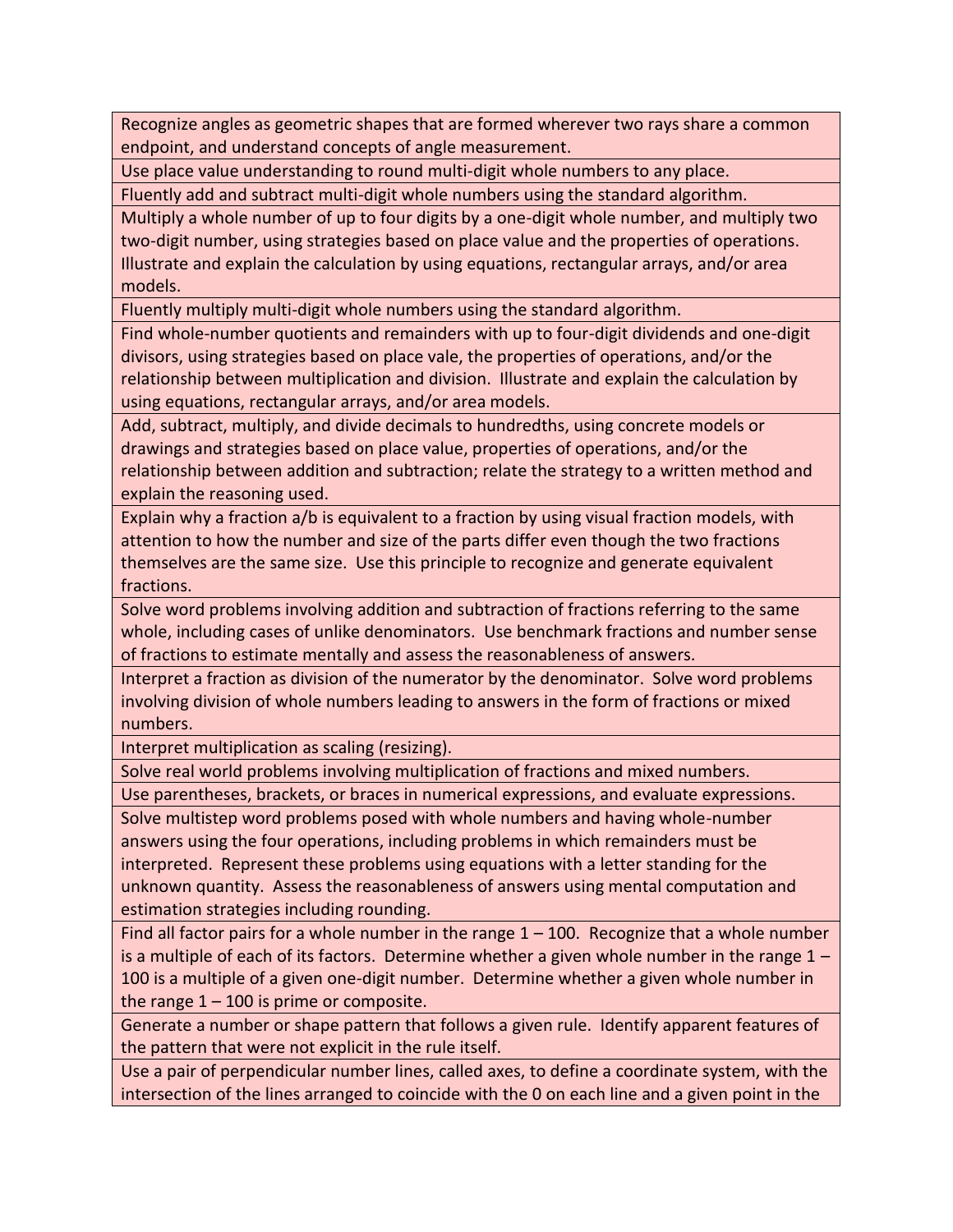place located by using an ordered pair of numbers, called its coordinates. Understand that the first number indicates how far to travel from the origin in the direction of one axis, and the second number indicates how far to travel in the direction of the second axis, with the convention that the names of the two axes and the coordinates correspond.

Understand that attributes belonging to a category of two-dimensional figures also belong to all subcategories of that category.

Represent three-dimensional figures using nets made up of rectangles and triangles, and use the nets to find the surface area of these figures. Apply these techniques in the context of solving real-world and mathematical problems.

Solve real-world and mathematical problems by writing and solving equations of the form x +  $p = q$  and  $px = q$  for cases in which p, q, and x are all nonnegative rational numbers.

Write an inequality of the form  $x > c$  or  $x < c$  to represent a constraint or condition in a realworld or mathematical problem. Recognize that inequalities of the  $x > c$  or  $x < c$  have

infinitely many solutions; represent solutions of such inequalities on number line diagrams. Use variables to represent two quantities in a real-world problem that change in relationship to one another; write an equation to express on quantity, thought of as the dependent variable, in terms of the other quantity, thought of as the independent variable. Analyze the relationship between the dependent and independent variables using graphs and tables, and relate these to the equation.

Write, read, and evaluate expressions in which letters stand for numbers.

Apply the properties to generate equivalent expressions.

Identify when two expressions are equivalent.

Understand solving an equation or inequality as a process of answering a question. Use substitution to determine whether a given number in a specified set makes an equation or inequality true.

Use variables to represent numbers and write expressions when solving a real-world or mathematical problem; understand that a variable can represent an unknown number, or, depending on the purpose at hand, any number in a specified set.

Interpret and compute quotients of fractions, and solve word problems involving division of fraction by fractions.

Find the greatest common factor of two whole numbers less than or equal to 100 and the least common multiple of two whole numbers less than or equal to 12. Use the distributive property to express a sum of two whole number  $1 - 100$  with a common factor as a multiple of a sum of two whole numbers with no common factor.

Understand that a set of data collected to answer a statistical question has a distribution when can be described by its center, spread, and overall shape.

Display numerical data in plots on a number line, including dot plots, histograms, and box plots.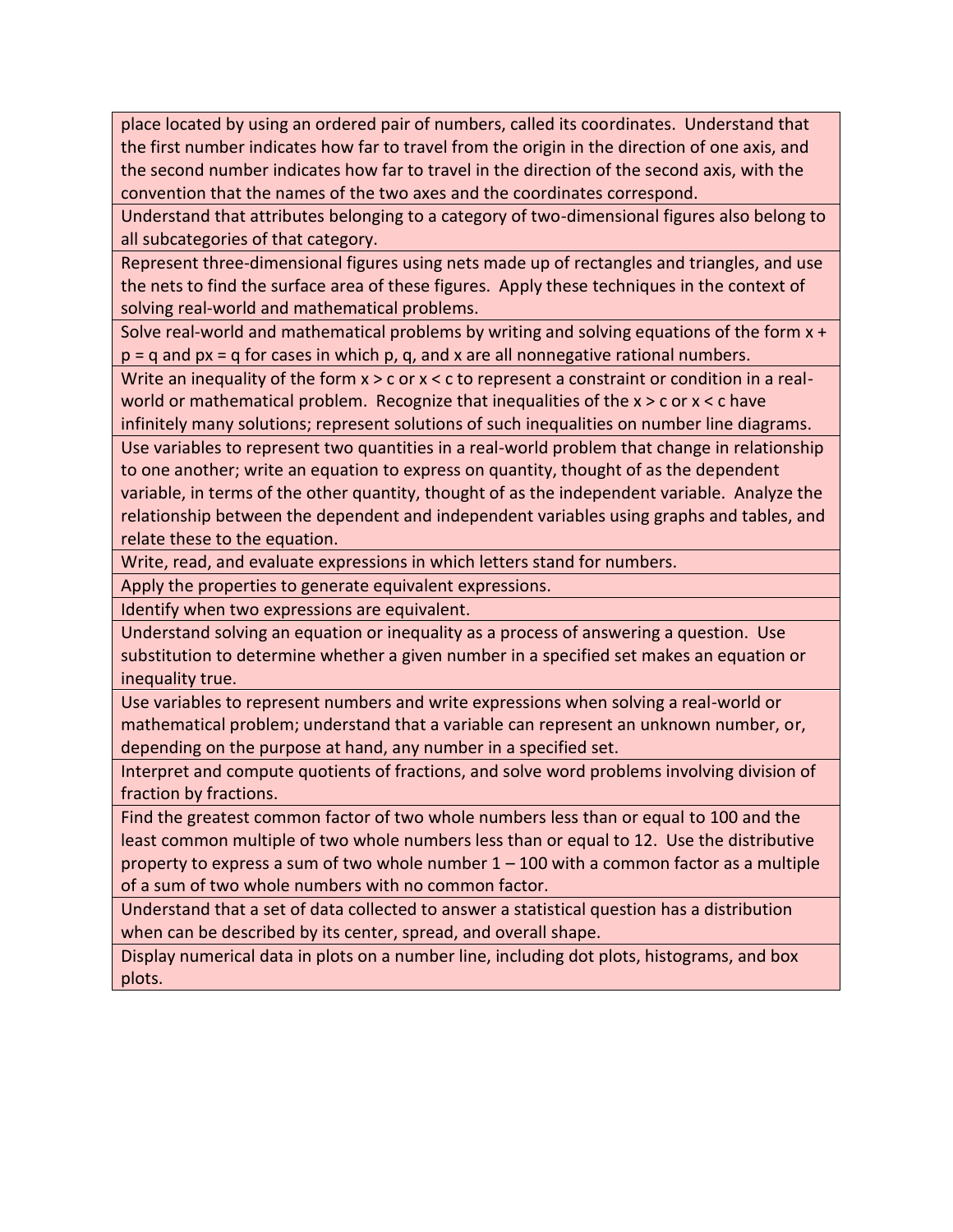## *TABE Test Level D*

#### **Areas of Emphasis**

| High   |  |
|--------|--|
| Medium |  |
| Low    |  |

Use variables to represent quantities in a real-world or mathematical problem, and construct simple equations and inequalities to solve problems by reasoning about quantities.

Recognize and represent proportional relationships between quantities.

Apply and extend previous understandings of addition and subtraction to add and subtract rational numbers; represent addition and subtraction on a horizontal or vertical number line diagram.

Describe qualitatively the functional relationship between two quantities by analyzing a graph.

Understand that a two-dimensional figure is congruent to another if the second can be obtained from the first by a sequence of rotations, reflections, and translations; given two congruent figures, describe a sequence that exhibits the congruence between them.

Use square root and cube root symbols to represent solutions to equations of the form  $x^2 = p$ and  $x^3$  = p, where p is a positive rational number. Evaluate square roots of small perfect squares and cube roots of small perfect cubes. Know that √2 is irrational.

Use ratio and rate reasoning to solve real-world and mathematical problems.

Understand that positive and negative numbers are used together to describe quantities having opposite directions or values; use positive and negative numbers to represent quantities in real-world contexts, explaining the meaning of 0 in each situation.

Understand a rational number as a point on the number line. Extend number line diagrams and coordinate axes familiar from previous grades to represent points on the line and in the plane with negative number coordinates.

Understand ordering and absolute value of rational numbers.

Apply and extend previous understandings of multiplication and division and of fractions to multiply and divide rational numbers.

Use measures of center and measures of variability for numerical data from random samples to draw informal comparative inferences about two populations.

Understand that the probability of a chance event is a number between 0 and 1 that expresses the likelihood of the event occurring. Larger numbers indicate greater likelihood. A probability near 0 indicates an unlikely event, a probability around 1/2 indicates an event that is neither unlikely nor likely, and a probability near 1 indicates a likely event.

Find probabilities of compound events using organized lists, tables, tree diagrams, and simulations.

Construct a function to model a linear relationship between two quantities. Determine the rate of change and initial value of the function from a description of a relationship or from two (x,y) values, including reading these from a table or from a graph. Interpret the rate of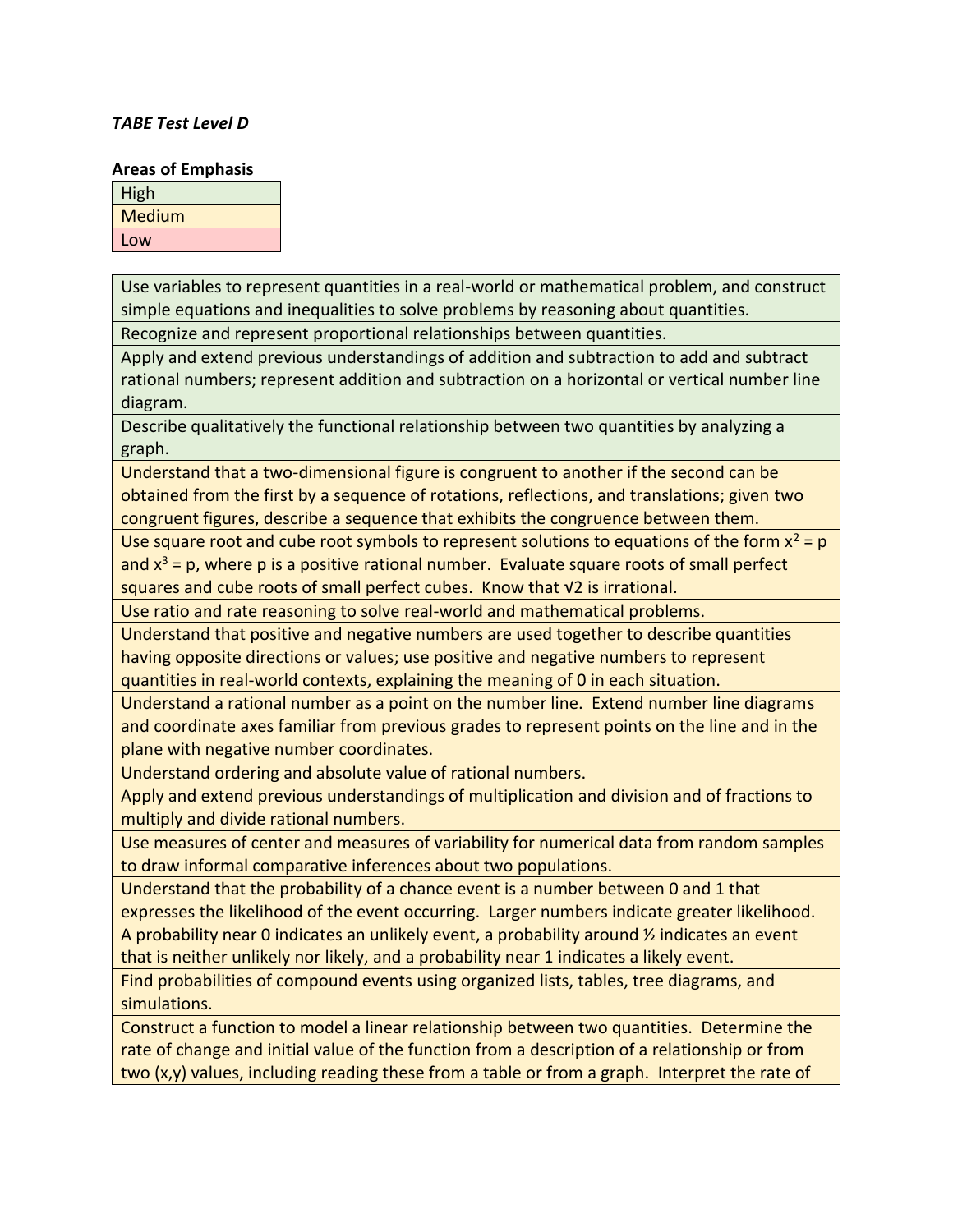change and initial value of a linear function in terms of the situation it models, and in terms of its graph or a table of values.

Solve problems involving scale drawings of geometric figures, including computing actual lengths and areas from a scale drawing and reproducing a scale drawing at a different scale.

Know the formulas for the area and circumference of a circle and use them to solve problems; give an informal derivation of the relationship between the circumference and area of a circle.

Understand that a two-dimensional figure is similar to another if the second can be obtained from the first by a sequence of rotations, reflections, translations, and dilations; given two similar two-dimensional figures, describe a sequence that exhibits the similarity between them.

Use facts about supplementary, complementary, vertical, and adjacent angles in a multi-step problem to write and solve simple equations for an unknown angle in a figure.

Solve real-world and mathematical problems involving area, volume, and surface area of two- and three-dimensional objects composed of triangles, quadrilaterals, polygons, cubes, and right prisms.

Apply the Pythagorean Theorem to determine unknown side lengths in right triangles in realworld and mathematical problems in two and three dimensions.

Apply the Pythagorean Theorem to find the distance between two points in a coordinate system.

Know and apply the properties of integer exponents to generate equivalent numerical expressions.

Understand that rewriting an expression in different forms in a problem context can shed light on the problem and how the quantities in it are related.

Solve multi-step real-life and mathematical problems posed with positive and negative rational numbers in any form, using tools strategically. Apply properties of operations to calculate with numbers in any form; convert between forms as appropriate; and assess the reasonableness of answers using mental computation and estimation strategies.

Use numbers expressed in the form of a single digit times an integer power of 10 to estimate very large or very small quantities, and to express how many times as much one is than the other.

Graph proportional relationships, interpreting the unit rate as the slope of the graph.

Compare two different proportional relationship represented in different ways.

Analyze and solve pairs of simultaneous linear equations.

Compute unit rates associated with ratios of fractions, including ratios of lengths, areas, and other quantities measured in like or different units.

Use proportional relationships to solve multistep ratio and percent problems.

Solve real-world and mathematical problems by graphing points in all four quadrants of the coordinate plane. Include use of coordinates and absolute value to find distance between points with the same first coordinate or the same second coordinate.

Use rational approximations of irrational numbers to compare the size of irrational numbers, locate them approximately of a number line diagram, and estimate the value of expressions.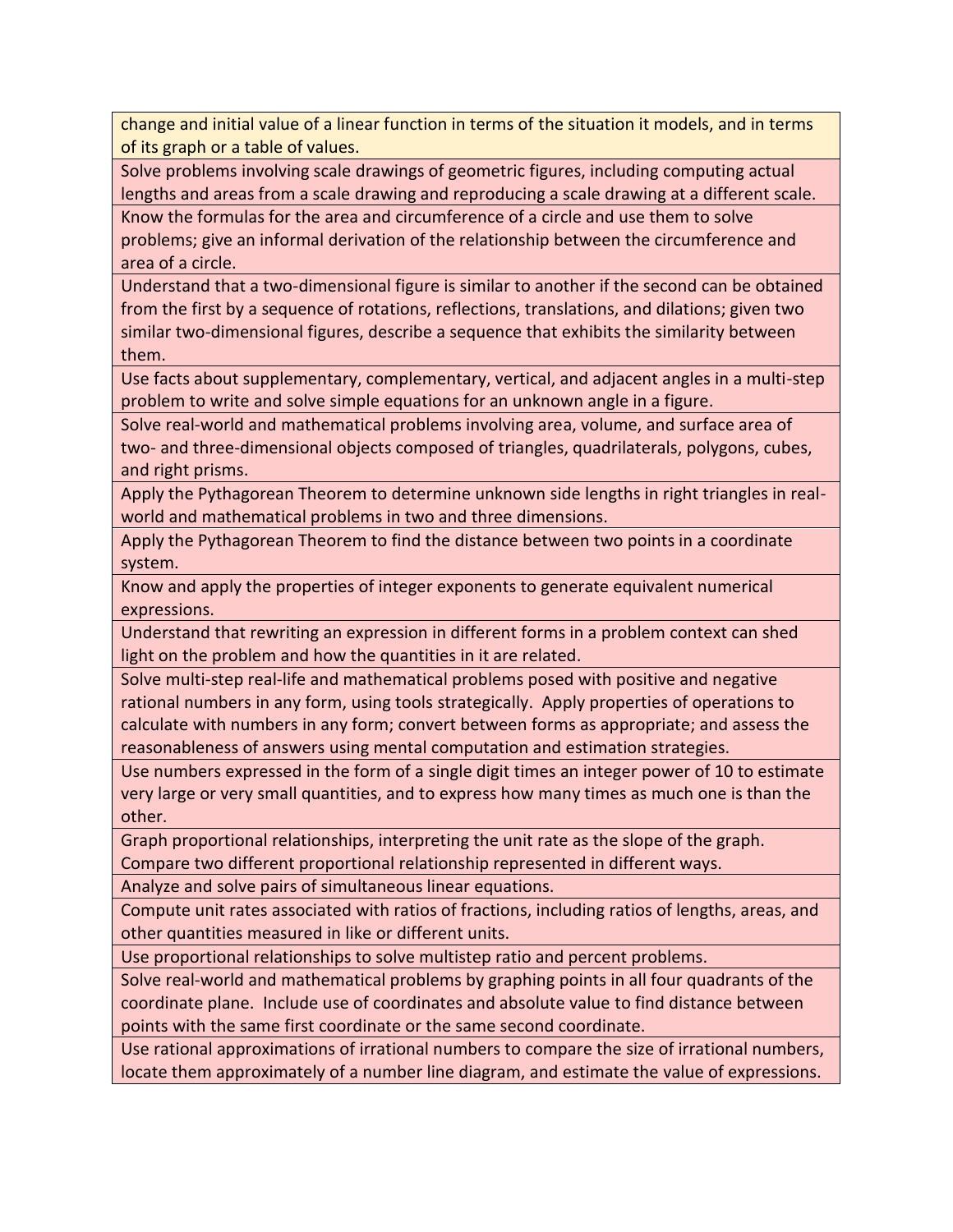Construct and interpret scatter plots for bivariate measurement data to investigate patterns of association between two quantities. Describe patterns such as clustering, outliers, positive or negative association, linear association, and nonlinear association.

Use data from a random sample to draw inferences about a population with an unknown characteristic of interest. Generate multiple samples of the same size to gauge the variation in estimates or predication.

Know that straight lines are widely used to model relationships between two quantitative variables. For scatter plots that suggest a linear association, informally fit a straight line, and informally assess the model fit by judging the closeness of the data points to the line.

Use the equation of a linear model to solve problems in the context of bivariate measurement data, interpreting the slope and intercept.

Understand that patterns of association can also be seen in bivariate categorical data by displaying frequencies and relative frequencies in a two-way table. Construct and interpret a two-way table summarizing data on two categorical variable collected from the same subjects. Use relative frequencies calculated for rows or columns to describe possible association between the two variables.

Summarize numerical data sets in relation to their context.

Develop a probability model and use it to find probabilities of events. Compare probabilities from a model to observed frequencies; if the agreement is not good, explain possible sources of the discrepancy.

Interpret the equation  $y = mx + b$  as defining a linear function, whose graph is a straight line; give examples of functions that are not linear.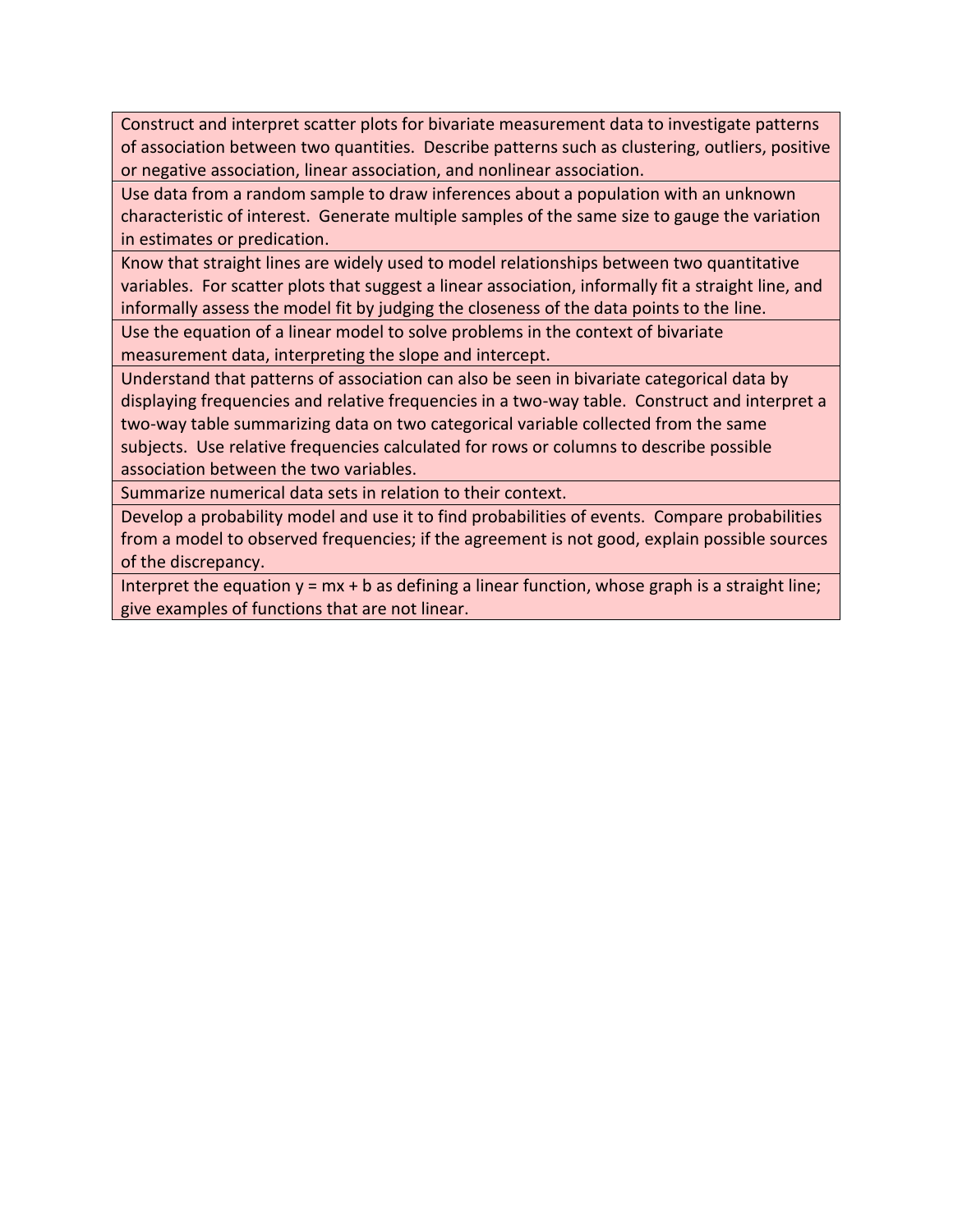# *TABE Test Level A*

#### **Areas of Emphasis**

| High   |  |
|--------|--|
| Medium |  |
| Low    |  |

Use volume formulas for cylinders, pyramids, cones, and spheres to solve problems.

Graph functions expressed symbolically and show key features of the graph, by hand in simple cases and using technology for more complicated cases.

Understand that the graph of an equation in two variables is the set of all its solutions plotted in the coordinate plane, often forming a curve.

Use units as a way to understand problems and to guide the solution of multi-step problems; choose and interpret units consistently in formulas; choose and interpret the scale and the origin in graphs and data displays.

Use congruence and similarity criteria for triangles to solve problems and to prove relationships in geometric figures.

Apply concepts of density based on area and volume in modeling situations.

Represent data with plots on the real number line.

Interpret differences in shapes, center, and spread in the context of the data sets, accounting for possible effects of extreme data points.

Summarize categorical data for two categories in two-way frequency tables. Interpret relative frequencies in the context of the data. Recognize possible associations and trends in the data.

Interpret the slope and the intercept of a linear model in the context of the data.

Use function notation, evaluate functions for inputs in their domains, and interpret statements that use function notation in terms of a context.

For a function that models a relationship between two quantities, interpret key features of graphs and tables in terms of the quantities.

Calculate and interpret the average rate of change of a function over a specified interval. Estimate the rate of change from a graph.

Understand that polynomials form a system analogous to the integers, namely, they are closed under the operations of addition, subtraction, and multiplication; add, subtract, and multiply polynomials.

Represent constraints by equations or inequalities, and by systems of equations and/or inequalities, and interpret solutions as viable or non-viable options in a modeling context.

Solve systems of linear equations exactly and approximately, focusing on pairs of linear equations in two variables.

Rewrite expressions involving radicals and rational exponents using the properties of exponents.

Know precise definitions of angle, circle, perpendicular line, parallel line, and line segment, based on the undefined notions of point, line, distant along a line, and distance around a circular arc.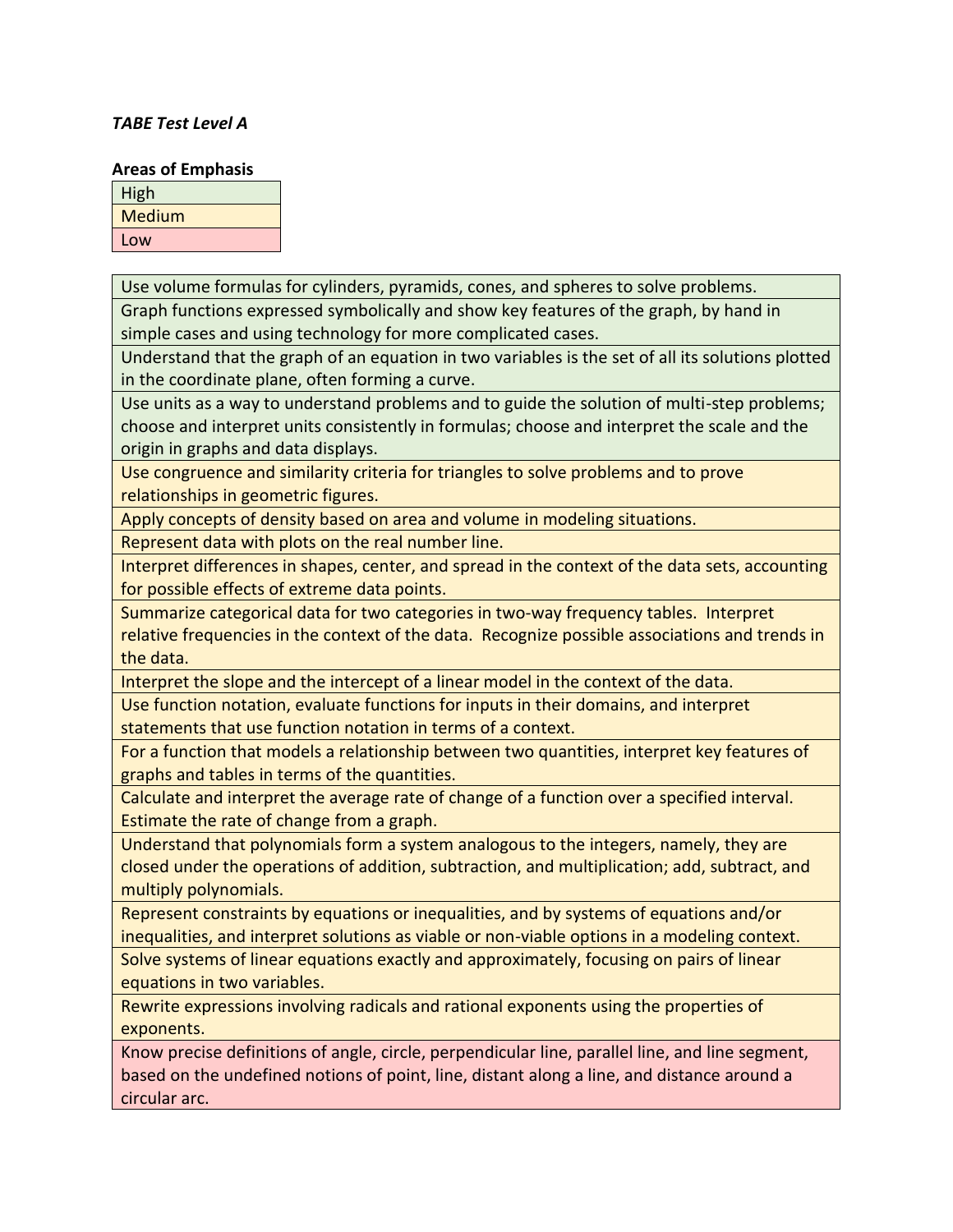Distinguish between correlation and causation.

Understand that a function from one set to another set assigns to each element of the domain exactly one element of the range.

Use properties of exponents to interpret expressions for exponential functions.

Compare properties of two functions each represented in a different way.

Write a function that describes a relationship between two quantities.

Recognize situations in which a quantity grows or decays by a constant percent rate per unit interval relative to another.

Interpret the parameters in a linear or exponential function in terms of a context.

Interpret parts of an expression, such as terms, factors, and coefficients.

Use the structure of an expression to identify ways to rewrite it.

Factor a quadratic expression to reveal the zeroes of the function it defines.

Create equations and inequalities in one variable and use them to solve problems. Include equations arising from linear and quadratic functions, and simple rational and exponential functions.

Create equations in two or more variables to represent relationships between quantities; graph equations on coordinate axes with labels and scales.

Explain each step in solving a simple equation as following from the equality of numbers asserted at the previous step, starting from the assumption that the original equation has a solution.

Solve linear equations and inequalities in one variable, including equations with coefficients represented by letters.

Solve quadratic equations in one variable.

Choose a level of accuracy appropriate to limitations on measurement when reporting quantities.

Adapted from:<https://tabetest.com/resources-2/testing-information/blue-prints/>